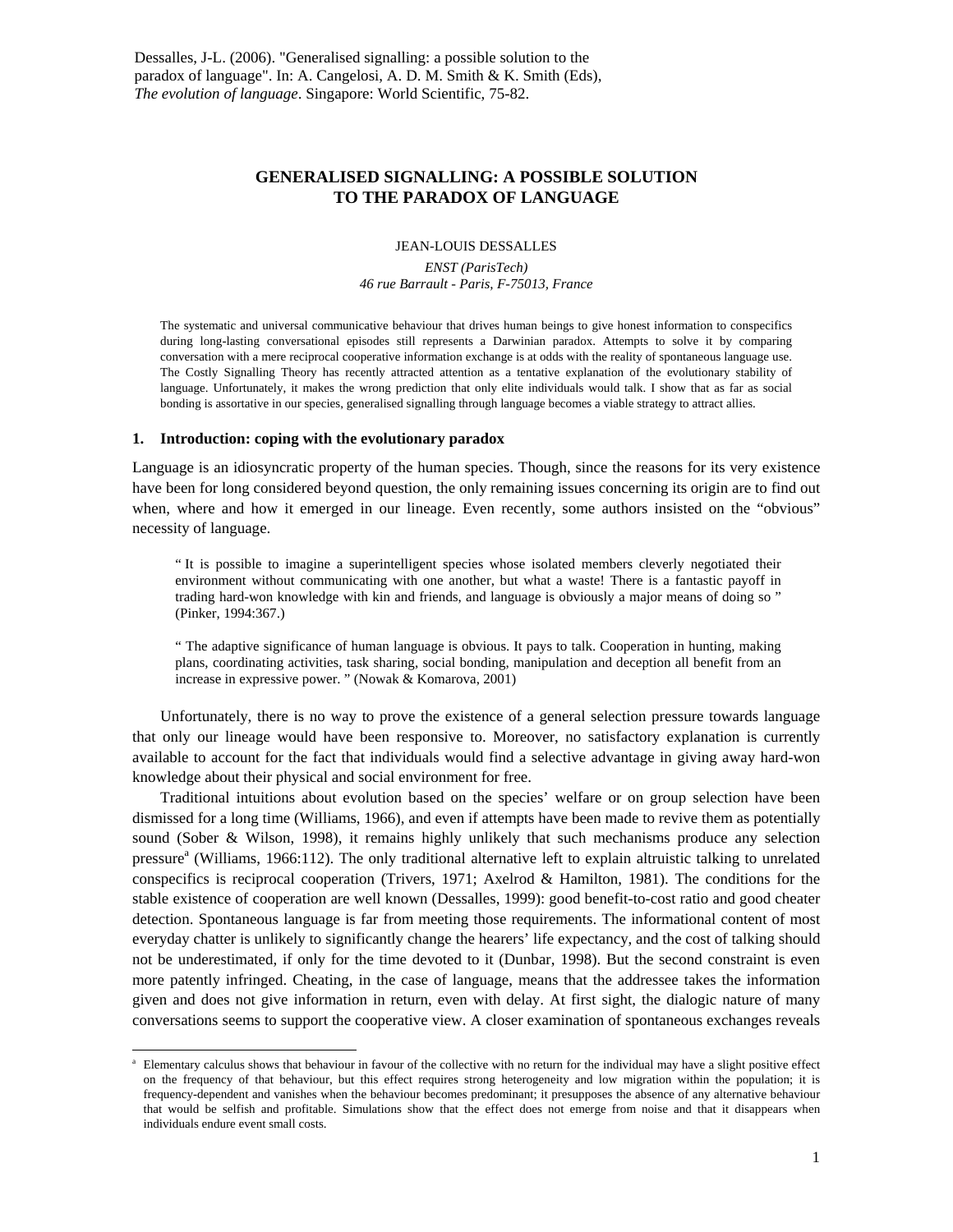a quite different picture. To avoid cheating, speakers should rely on good assessment and memory of who gave valuable information to whom. Such bookkeeping is compatible with conspiratorial whispering, not with open conversation. Observation of spontaneous exchanges reveals that speakers talk to more than two addressees on average (Dunbar, Duncan & Nettle 1995). If reciprocation were the underlying mechanism of language, talkative behaviour would have been selected against. There are more loquacious individuals around who are in search of an audience than people withholding valuable information and waiting for being prompted by avid hearers. Moreover, cheating detection seems to be performed by hearers rather than by speakers, as the former systematically point to any inconsistencies they perceive in what they hear (Dessalles, 1998). Conversation is more like scientific communication, in which authors strive to make a point that will be critically appraised by their colleagues, rather than like communication among spies or speculators, where information is exchanged on a strictly reciprocal basis.<sup>b</sup>

### **2. Costly signalling and human language**

-

A new paradigm to explain non-kin altruism recently emerged from the pioneering work of Amotz Zahavi (Zahavi & Zahavi, 1997). Altruistic behaviour may be performed in the absence of any reciprocation as a way to gain prestige in the group. The main claim of the theory is that these conducts evolved to advertise some quality. Another aspect of the theory is that competition leads to costly performance, as the handicap of the cost makes the performance a reliable indicator of the corresponding quality.

" […] my suggestion that altruism is an investment in advertisement by the individual altruist (that is, a handicap) shows how altruism can provide a direct benefit to the altruist. The individuals that accord prestige to the altruist do so not to encourage altruism, [… they] benefit directly from the information advertised by the altruistic act in their own decision making. " (Zahavi, 2003)

This model has been shown to be theoretically consistent (Grafen, 1990; Gintis, Smith & Bowles, 2001). As stated in Zahavi's quotation, one crucial requirement is that the individuals that witness the performance benefit from making a good appraisal and reward good performers. The two sides of this requirement may be simultaneously fulfilled if the former make an asymmetrical alliance with the latter, *e.g.* becoming their disciples or conversely accepting them as coalition mates. In Gintis *et al.* model (2001), performers benefit from being chosen and discerning coalition partners benefit from choosing high quality performers.

We may say of those models that they are *political*, as they deal with fruitful alliances among individuals. The main reason for individuals to engage into coalition formation is that other individuals do so, what may create contexts in which isolated individuals are almost certain to lose. The crucial task each individual has to perform is to choose the best available allies, judging from available clues. As the individuals' true qualities are not directly observable, the selection task must rely on signals displayed by performers, as long as those signals are reliable. What Gintis *et al.* (2001) showed is that conditions do exist in which honest signalling is stable and provides a true indication of the individuals' quality. Though, realistic conditions that meet the model's requirements are still to be discovered.

Transposing Costly Signalling Theory (CST) to human language is not straightforward. Talking would be a way of advertising some crucial quality for forming efficient coalitions. Several problems must be solved: (1) Which quality is advertised through linguistic performance? (2) Is that quality positively correlated with the success of coalitions? (3) How is the reliability of signals enforced? (4) Why is language a generalised behaviour, while CST predicts that only high quality individuals should show off?

In previous work, we attempted to answer problems (1)-(3) (Dessalles 1998, 2000a, 2000b). (1) By striving to make relevant utterances, individuals would demonstrate their ability to extract information from their physical and social environment. Spontaneous conversations constitute an arena in which individuals compete to show that they were first to detect unexpected events that, without them, may have passed

b Cooperation can be made more robust by introducing intense punishment, but punishment exerted by speakers is absent from spontaneous language. Correlations between players are also known to stabilise cooperation, but they amount to introducing some dose of kin selection into the system. Human language is spontaneously used without specific and obligatory consideration of genetic, spatial or aspect closeness.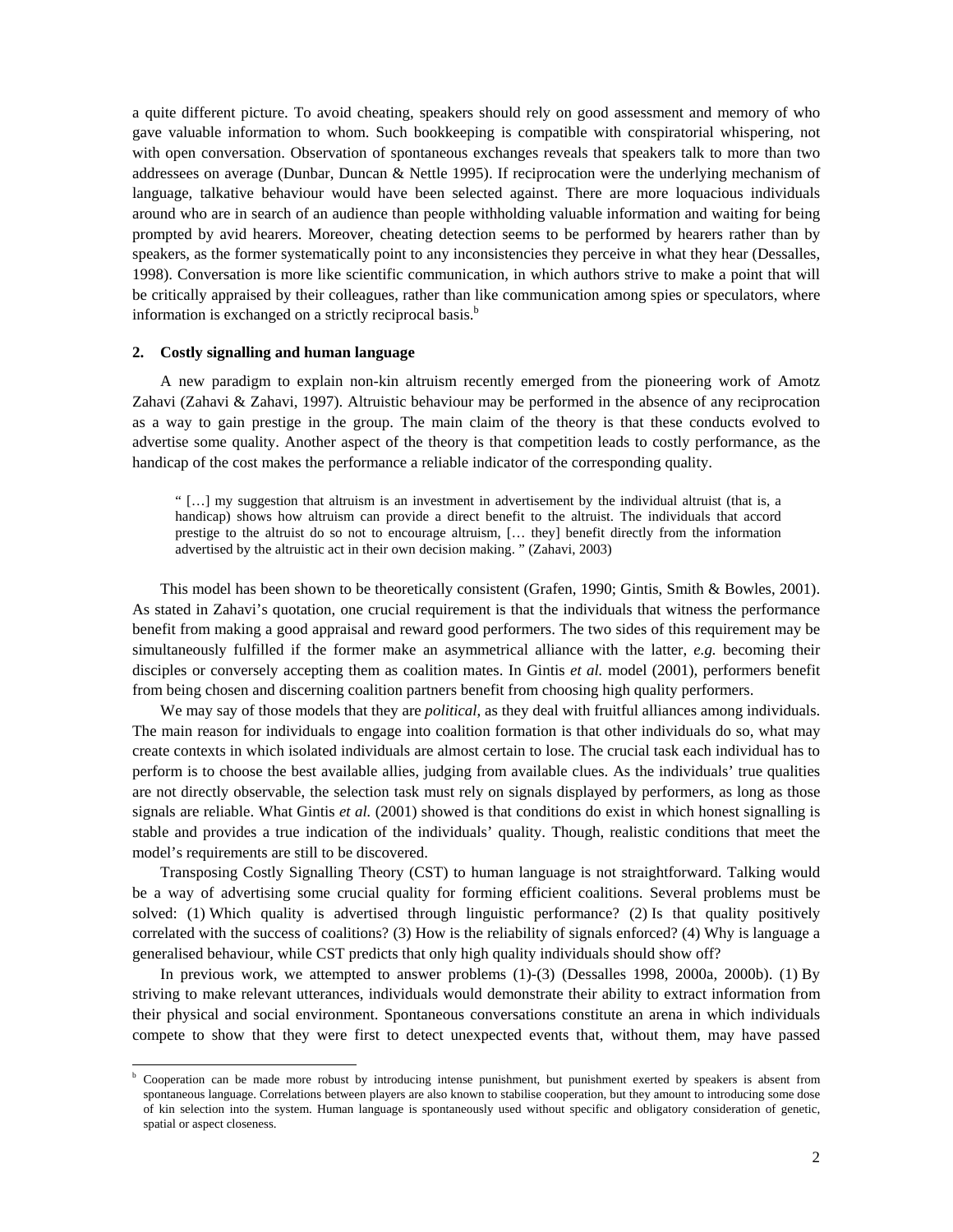unnoticed. (2) This informational ability is supposed to be a useful quality for large coalitions. When five coalition mates or more are to take coordinated action, the presence among them of individuals who are fully in touch with the physical and social environment is a crucial asset. Conversely, the coalition is unlikely to perform well if none of its members knows about what is going on around. Through language, individuals continuously demonstrate their ability to extract relevant information from their surroundings or from their past experience. Even if the recounted events are most often futile, it is still a good way to show off as a valuable coalition mate. (3) In CST, reliability is guaranteed by the cost of the performance. However, as Zahavi observes (Zahavi & Zahavi 1997:223), it is easy to lie with words. If performance is appraised according to the informational unexpectedness or importance of the reported events, it is tempting to report highly unlikely events by merely inventing incredible situations and pretending to have witnessed them. We proposed that logic and argumentation evolved as a way to deter liars (Dessalles 1998), and that language may be honest in the absence of direct cost, as it is difficult to lie while remaining logically consistent.

Problem (4) remains a difficulty. In CST, signalling is honest as far as it allows telling apart high quality from low quality individuals. In an open and reliable competition, low quality individuals have no interest in showing off, as their performance would precisely reveal that their quality is low. How can we explain that language is a generalised behaviour in our species? CST would let us expect that only individuals capable of announcing big scoops or of making the soundest discussions would dare to talk. This is obviously not the case.

### **3. The problem of the signalling threshold**

CST predicts a sharp cut-off in the level of signalling. Above a definite quality value, signalling becomes profitable, even if it is costly and altruistic, as the "political" return in terms of making efficient alliances compensates for the cost. Below that quality threshold, the probability of being chosen as coalition mate becomes too low and no longer compensates for the immediate cost. In previous unpublished attempts, we tried to circumvent the difficulty by adding noise and uncertainty both in the production of signals and in the formation of alliances. Though the consequence was an actual lowering of the signalling threshold, these efforts proved unsatisfactory. When signals become less correlated with the quality in demand, "customers" turn away from them even if communication is honest (Izquierdo *et al.*, 2005). Moreover, as CST shows, good quality signallers evolve to reveal their higher quality anyway, most often by enduring high costs that lower quality individuals cannot afford.

In the case of language, even if logical testing by listeners can ensure reliability in the absence of significant marginal cost, the signalling threshold problem remains intact: we would expect that the only individuals talking in conversation would be those who were able to gather genuine extraordinary or crucial experience, while it would be advantageous for those who have only banal events to report to remain silent. Human verbal interactions would look be quite different from what they are, something like alarm calls that occur infrequently.<sup>c</sup>

The thesis of this paper is that the existence of language, as it is practised hours each day by virtually all healthy individuals in traditional societies (Dunbar, 1998), can be explained within the CST framework under the assumption that social bonding is assortative.

#### **4. Language and assortative social bonding**

-

One crucial characteristic of human social behaviour is that it produces assortative matching. Even if you cannot become acquainted with prominent individuals many would dream of (for some it may be a famous actor, a politician, an important scientist or that person next door who ignores you), you still find some interest, and presumably some biological advantage, in establishing friendship bonds with people more like

c In some forms of signalling, the threshold may be close to zero, as is possibly the case for costly sexual mating in some singing bird species. If this is the case, it is due to the fact that males have no alternative than song to have the slightest chance for mating. This situation does not obtain in human coalition formation, as a variety of qualities such as fidelity, courage, efficiency or actual social status offer alternatives to informational abilities for showing off.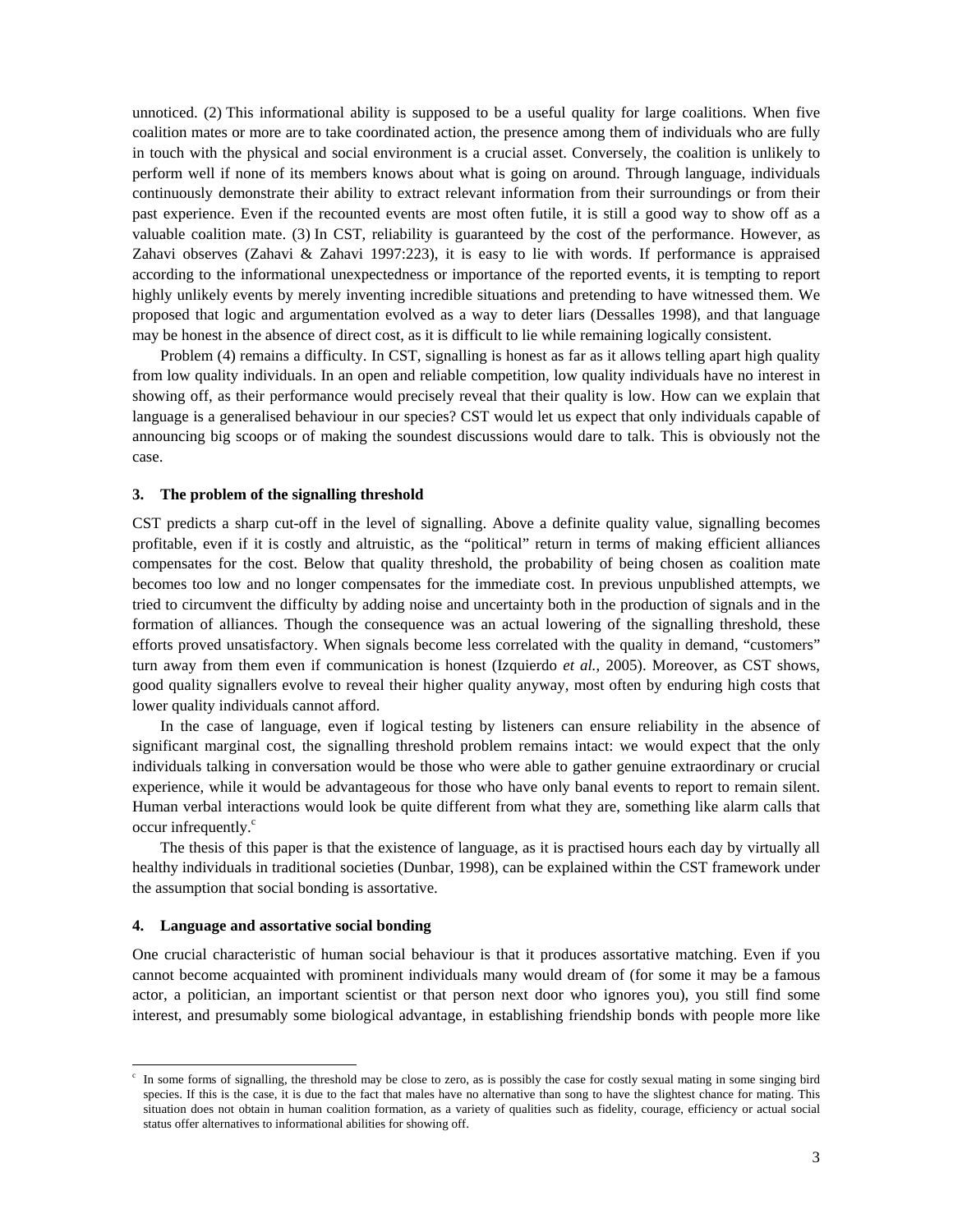you. The point is that assortative matching gives a chance to everyone to be chosen, and so everyone benefits from displaying her/his quality.

The crucial parameter is the difference between the maximal number of links coming to a node and the maximal number of links going out of a node in the graph of social bonds. If the former is much higher, as when many people admire an opera singer, the competition generates an elite. Don't attempt to sing opera in public if you have a faint voice. Human friendship functions differently. The maximal number of friendship bonds an individual is able to establish corresponds roughly to the number of different friendship bonds individuals would accept. A consequence is that, at equilibrium, friendship bonds are assortative, *i.e.* they bind individuals of comparable "quality" (for whatever relevant quality considered). Fig. 1 shows how pairings may stabilize to be roughly assortative during a computer simulation, as individuals of various qualities (on the horizontal axis, below) tend to bind with individuals of comparable quality (on the horizontal axis, above). The left part of the figure was obtained by imposing one-to-one pairings. The right part of the figure shows a case of non-assortative pairing.



Figure 1. Examples of assortative (left) and non-assortative (right) pairings.

The political advantage for an agent of attracting allies may be written  $f(q+\alpha Q)$ , where *q* is the quality of the individual, O the quality of the support provided by its allies,  $\alpha$  is a constant and  $f(\alpha)$  an increasing function. In this simple model, individuals may reveal their quality by emitting a signal *s=gq* that depends on their quality and on a genetically coded value  $g$ . Producing the signal involves the cost  $Cg$ , where  $C$  is a constant. Finally, the quality of the recruited allies, and thus their support, depends on  $s: Q=h(s)$ , where  $h(t)$  is an increasing function. The benefit for the signalling individual is:  $f(q + \alpha h(gq))$ –Cg. At equilibrium, its first derivative in *g* is zero, and thus:  $\alpha gh'(gq) f'(q + \alpha h(gq)) = C$ , which gives the optimal value of *g* to which evolution will lead.  $h'(s)$  represents the marginal increase of the recruitment level. In the case of nonassortative paring, *h'()* is zero or negligible below a threshold value of the signal, where it takes high values. As a consequence, if *f()* does not change value abruptly, the equation has no solution in *g* for small values of *q* and non-negligible cost *C*. This is the standard result of CST. In assortative pairing, *h()* is expected to increase smoothly, as slightly better signals attract slightly better friends. *h'(s)* is thus non-zero and the equation may have a solution for any value of *q*, which means that signalling is now generalised.

Computer simulations confirm this result. Plots on Fig. 2 show how much individuals invest in communication, depending on their quality: low (black), medium low (white), medium high (red) and high (blue). The two first plots (left and middle) were obtained for two different benefit functions  $f(t)$ . The plot in the middle shows that there are conditions in which, though communication remains honest, it is more profitable for low quality individuals to invest more in communication than higher quality individuals. The plot on the right corresponds to non-assortative links. It shows a typical CST result where only high quality individual are signalling.



Figure 2. Three examples of evolution of investment in communication depending on quality.